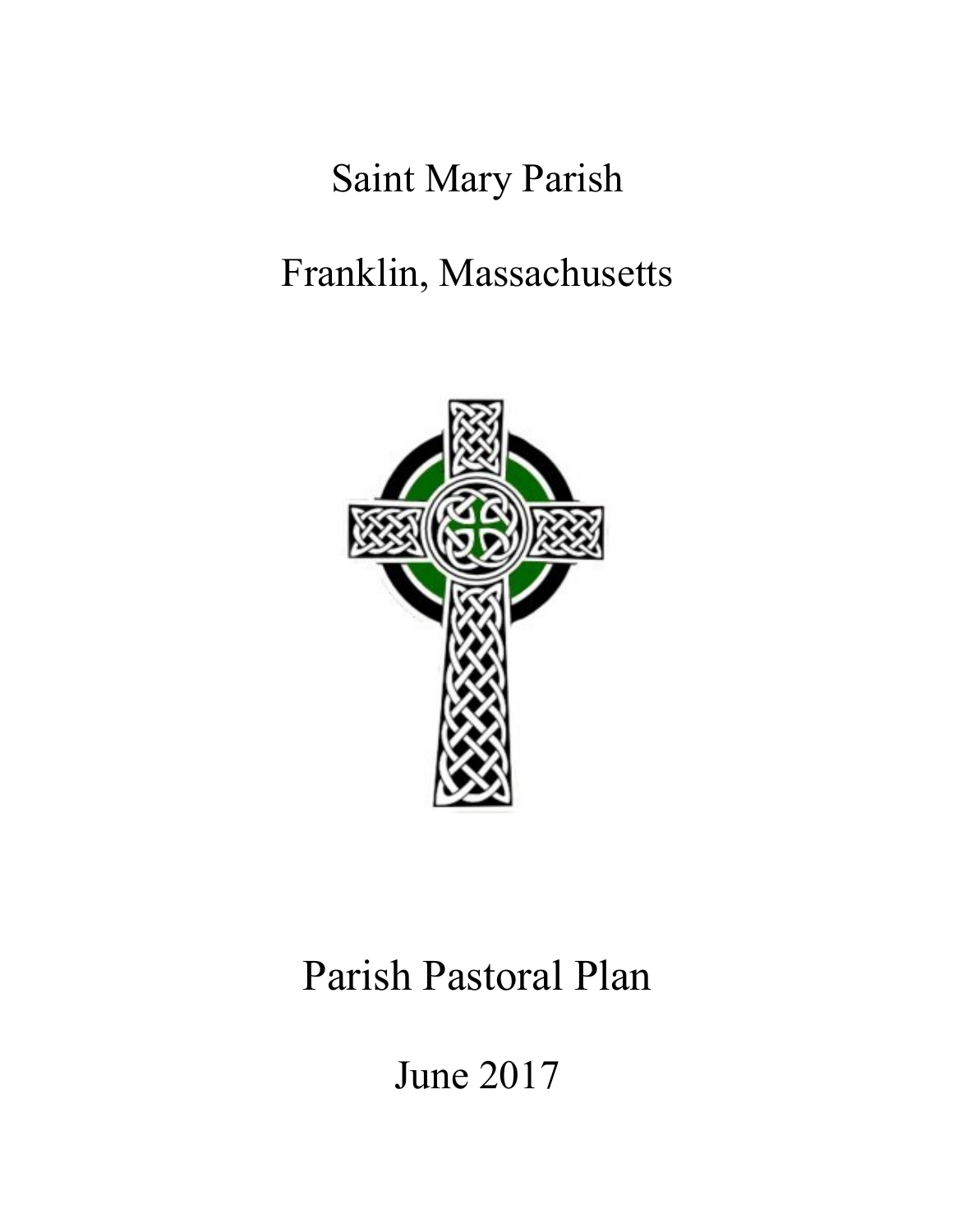# *Saint Mary Parish*

*One Church Square Franklin MA 02038 USA 508-528-0020 [bmanning@stmarysfranklin.org](mailto:bmanning@stmarysfranklin.org)*

May 25, 2017

Cardinal Sean O'Malley Office of the Archbishop The Pastoral Center 66 Brooks Dive Braintree MA 02148

Your Eminence:

The Parish of Saint Mary Franklin has embraced with faith and hope the sacred task that you offered to us as we have read, reflected upon your dream and hopes for our parish in your Pastoral Plan "Disciples in Mission." We entered into a prayerful study and discernment of who we are as a faith community so that we could achieve the goals of "strengthening our Parish for the Work of the New Evangelization" and also "strengthening the work of New Evangelization in our Parish." For two years, our ministerial, pastoral, professional and lay volunteer leadership have been engaged in this process of seeking to develop a plan and strategy that will allow us to grow in grace, wisdom and knowledge so that this plan that we offer for our sister and brother disciples at Saint Mary's will be an instrument of divine grace in all of our lives.

Each time that we gathered to study, share, or learn we invoked our God to "send forth your Holy Spirit into my heart that I may … ." We know that this work was to be the graced work of God and that His Spirit would help us "to speak with piety, holiness, tenderness and mercy." Indeed the Spirit did "teach, guide and direct (our) thoughts and sense from beginning to end." This special prayer of Saint Anthony of Padua was the beginning and source of divine help at every meeting and discussion. We rooted ourselves in prayer and then sought to engage in learning formally and informally and then began the actual process of writing our plan which reflects the hopes and dreams of people of faith. Our Plan Team, which is reflective of our entire parish community gave countless hours to prayer, inquiry, research, study, discussion and consultation to write this Plan.

We submit this Plan for Saint Mary's in a spirit of faith, hope and joy.

Respectfully yours,

*Reverend Brian Manning* Reverend Brian Manning Pastor and for the Writing team

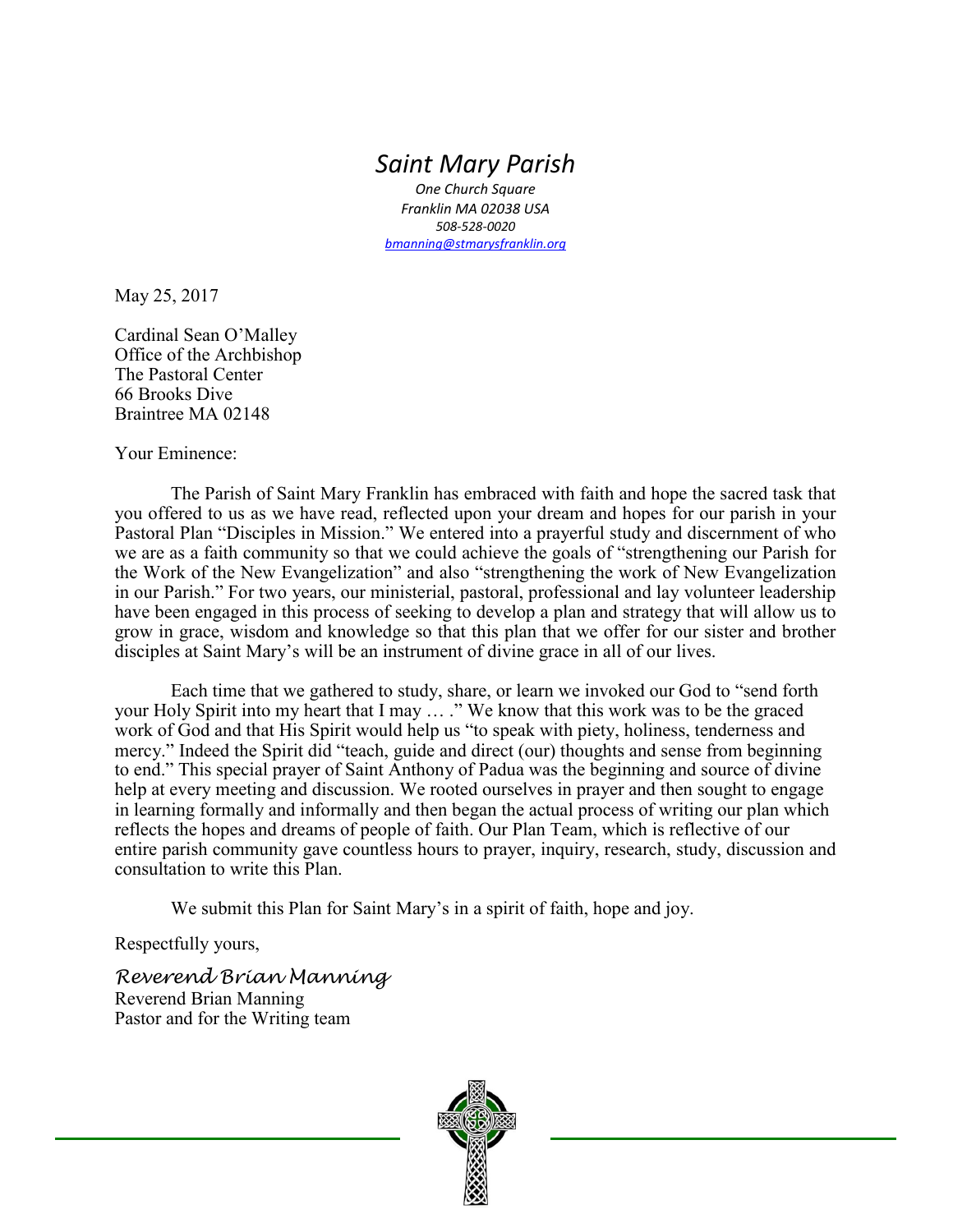# Saint Mary Parish Collaborative Plan Writing Committee

### *Prayer before each gathering of the Writing Committee*

O God, send forth your [Holy Spirit](http://www.catholic.org/encyclopedia/view.php?id=5854) into my heart that I may perceive, into my [mind](http://www.catholic.org/encyclopedia/view.php?id=8001) that I may remember, and into my [soul](http://www.catholic.org/encyclopedia/view.php?id=10963) that I may meditate. Inspire me to speak with piety, holiness, tenderness and mercy. Teach, guide and direct my thoughts and senses from beginning to end. May your [grace](http://www.catholic.org/encyclopedia/view.php?id=5305) ever help and correct me, and may I be strengthened now with [wisdom](http://www.catholic.org/bible/book.php?id=27) from on high, for the sake of your infinite mercy. Amen.

Saint Anthony of [Padua](http://www.catholic.org/encyclopedia/view.php?id=8886)

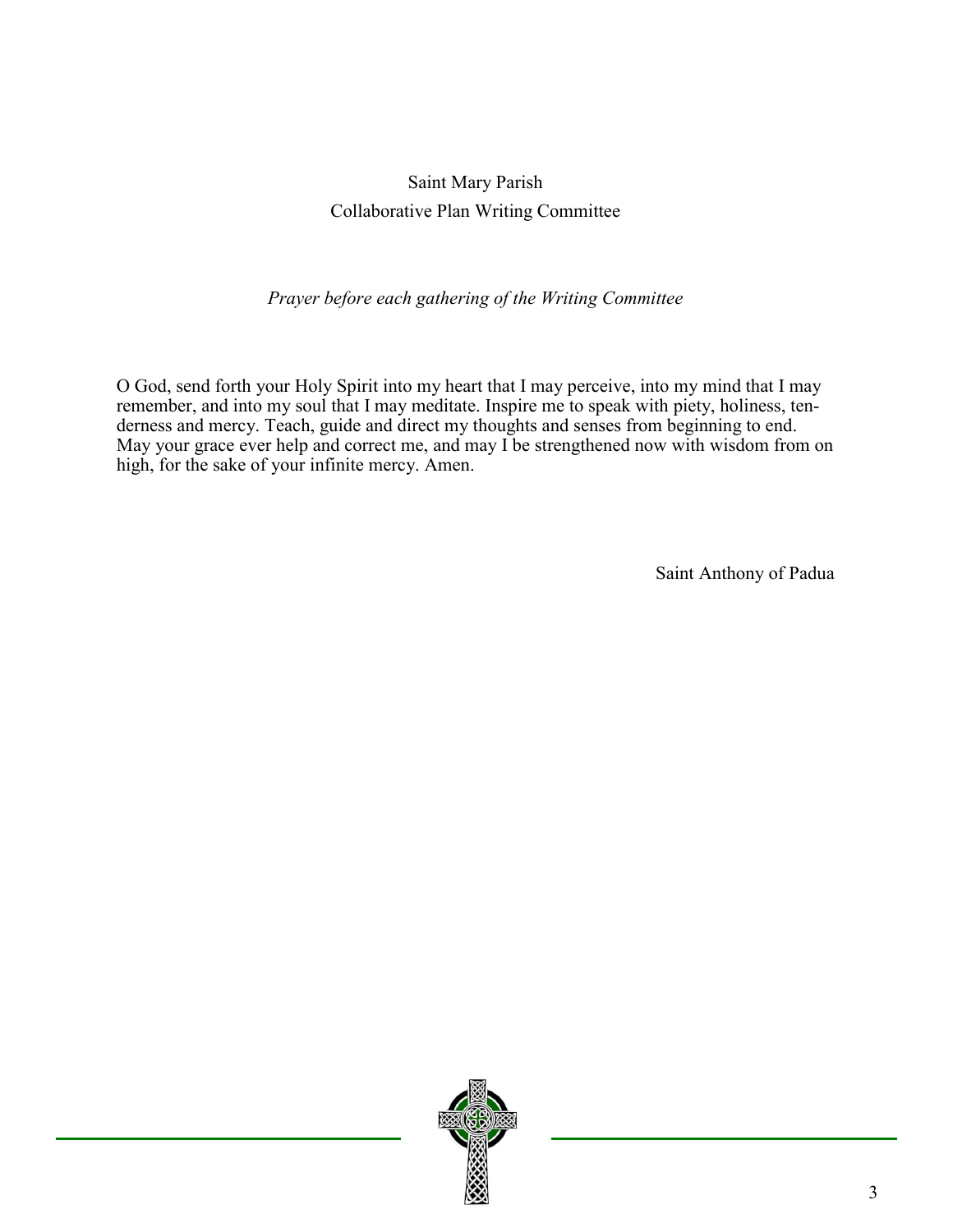#### **Vision Statement**

(*The realization of the implementation of our parish pastoral plan.)*

Saint Mary Parish is a Christ-centered welcoming community. We live and share our Catholic faith with current, returning and new parishioners, with greater joy and ever-growing participation in all aspects of sacramental parish life, service, stewardship, and vibrant faith formation programs.

#### **Purpose Statement**

(*Our reason for existence, our significance, and the critical role our parish plays*.)

As a welcoming and compassionate community of Christians, we seek to express our love of God by caring for our neighbors through community leadership, service, and stewardship, growing in Catholic faith, and inspiring and inviting others to journey with us.

#### **Value Statements**

(*How we, as a parish family, will decide, communicate, and behave*.)

#### **Evangelization**

*We will bravely step out in word and by example to joyfully express our Catholic faith throughout our daily lives at home, at work, in our parish community, and in our greater community.*

- We will use our Faith to be the hands of Jesus to our neighbors.
- We will utilize various communication methods when spreading the Good News.
- We will invite others to worship with us.

#### **Faith**

*We, as children of God, will strive to deepen our personal relationship with Jesus Christ, to know and experience Christ's unconditional love for us, and to share His Love with others*.

- We will frequently attend Mass and celebrate through meaningful and uplifting liturgies.
- We will participate in the sacramental life of the Church.
- We will offer, support and encourage participation in Faith Formation programs for all ages.

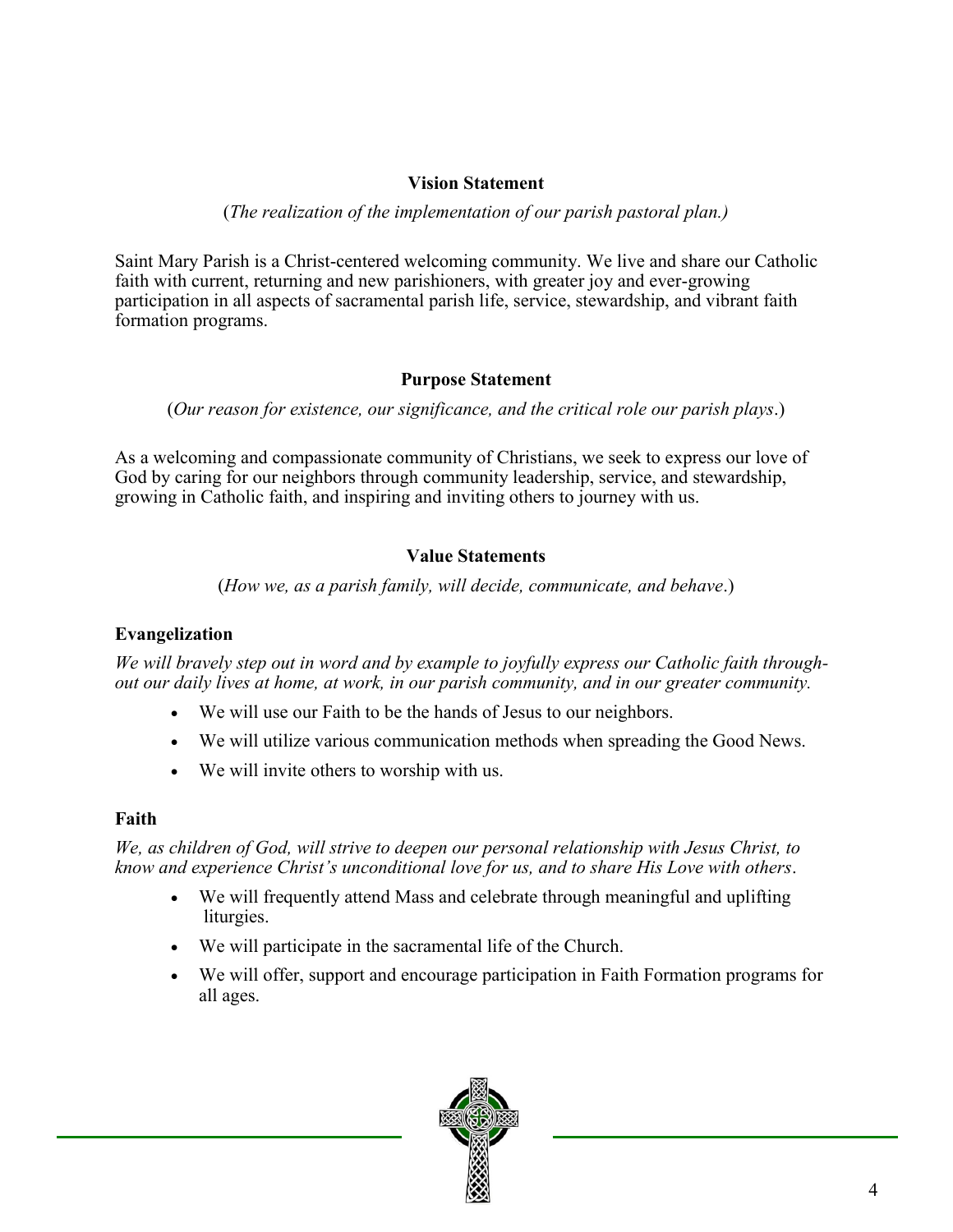### **Caring**

*We will respect the dignity of each person, as Christ does, and compassionately accept all members of our parish by welcoming them in a non-judgmental way, wherever they are on their journey.*

- We will extend particular love and care to the fragile and the struggling.
- We will share our gifts and talents to build a community of love where everyone experiences being a valued member of the Parish family.

## **Preparation for Realization of Pastoral Plan Priorities**

Over-arching Management Structure in support of the Pastoral Plan

Upon approval of the Parish Pastoral Plan, the Pastor will establish a Pastoral Plan Implementation Committee no later than autumn 2017. The purpose of the Pastoral Plan Implementation Committee is to support the Pastor with the realization of the three Pastoral Plan Priorities and to provide an organizational structure that will contribute to the fidelity and integrity of the plan, as well as its role in support of New Evangelization. The Pastor will appoint the Committee Chair. Subsequent Committee members will be appointed by the Pastor, in consultation with the Chair.

As work on the Pastoral Plan progresses, the Pastor, with input from the Chair of the Pastoral Plan Implementation Committee, will appoint the Goal-Specific Teams that will guide the strategic steps associated with goal implementation that will culminate in the realization of each priority. All Goal Teams will include representation from Saint Mary Parish religious and lay leadership, Parish Council, Finance Council, and other parish members with special skill sets of value to the accomplishment of the goal at hand.

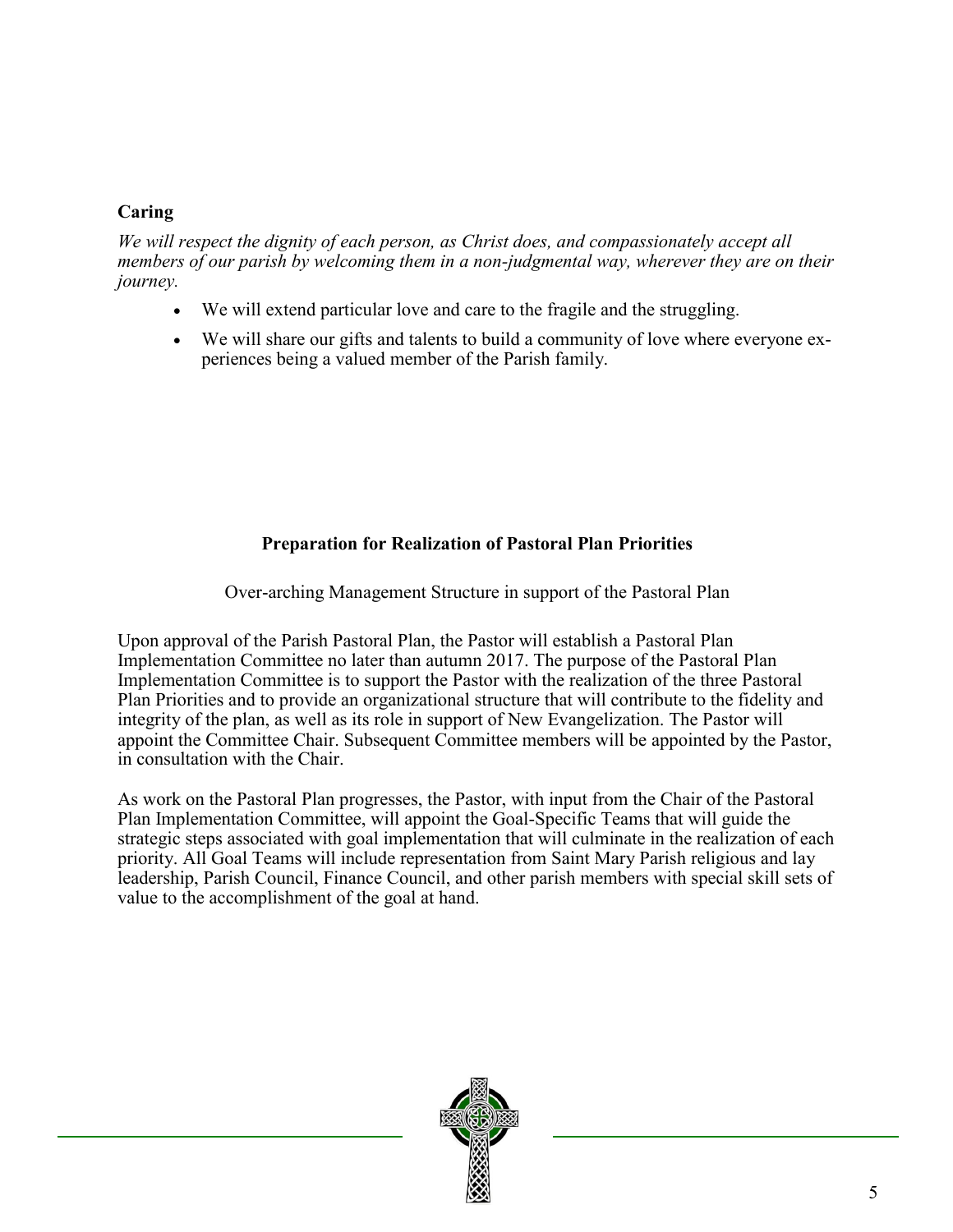## **Priority One: Vocations**

"You did not choose me, but I chose you."

John 15:16

**SMART Goal:** Provide 2-3 vocation awareness activities annually for parishioners by June 30, 2020.

- The Pastor, with input from the Pastoral Plan Implementation Committee, will appoint a Vocation Awareness Team by January 2018, to research, develop and implement knowledge about and in support of vocations.
- The Vocation Awareness Team will:
	- Meet with parish religious and lay leadership, Parish Council, and others to inventory and memorialize existing parish-facilitated vocation awareness initiatives by June 2018.
		- $\bullet$  No cost
	- $\Diamond$  Reach out to former parishioners who are priests, in an effort to learn the role Saint Mary parish family played in the discernment of their vocation by June 2018. The feedback from the participating priests will inform future vocation activities.
		- Supported by the Pastor
		- No cost
	- Meet with a priest from the Vocations Office, Archdiocese of Boston, to seek advice on available resources and recommended programs. The information received will inform the Parish activities proposed by the Vocation Awareness Team.
	- $\Diamond$  Create a web presence for vocation information on the Saint Mary Parish website by June 2018.
		- Information and support from the Website Committee
		- Minimal or no cost

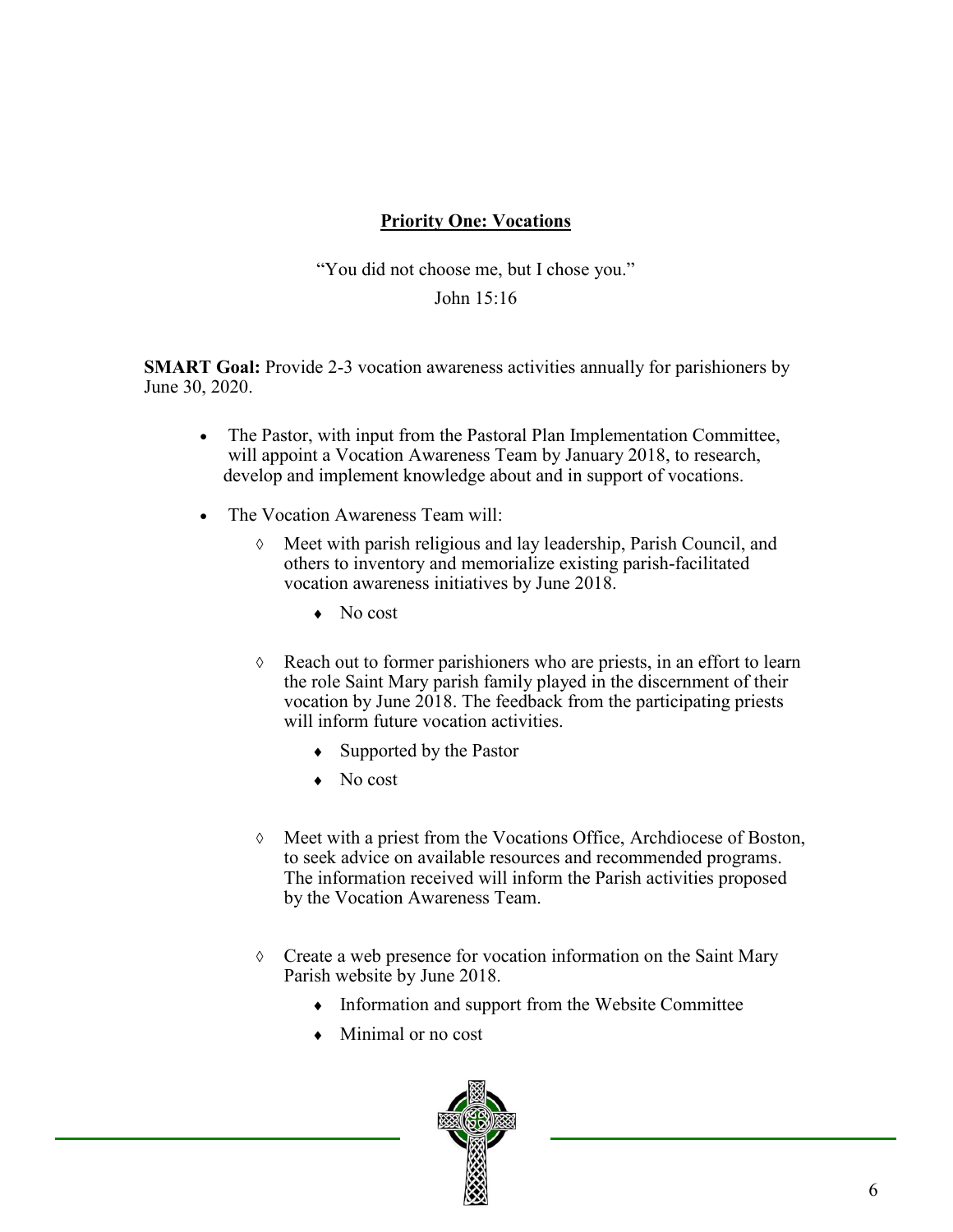- Establish a monthly plan to include a prayer for vocations within the Prayers of the Faithful by October 2018
	- Assistance from Pastor
	- Assistance from Office Staff
	- No cost
- $\Diamond$  Vocation Crucifix Bring heightened awareness to the Vocation Crucifix and its associated monthly prayer commitment through remarks in the weekly bulletin, articles in *The Weave*, and inclusion on the web site by January 2019.
	- Support from Legion of Mary
	- Assistance from Pastor
	- Assistance from Office Staff
	- No cost
- $\lozenge$  Offer at least one annual presentation on vocations to the diocesan priesthood. First presentation to be held no later than December 1, 2018.
	- Assistance from Pastor
	- Assistance from Parochial Vicar
	- A speaker who will share his vocation discernment and journey
	- $\triangleleft$  Cost \$100 per event reception following presentation
- Work with Our Lady of Hope Prayer Group to include prayers for vocations among the weekly intentions.
	- Our Lady of Hope Pray Group Leadership
	- No cost
- At the end of the three-year plan, the Vocation Awareness Team will review what worked well and what could work better. They will share their findings with the Pastor. This information will be used to guide future vocation awareness efforts.

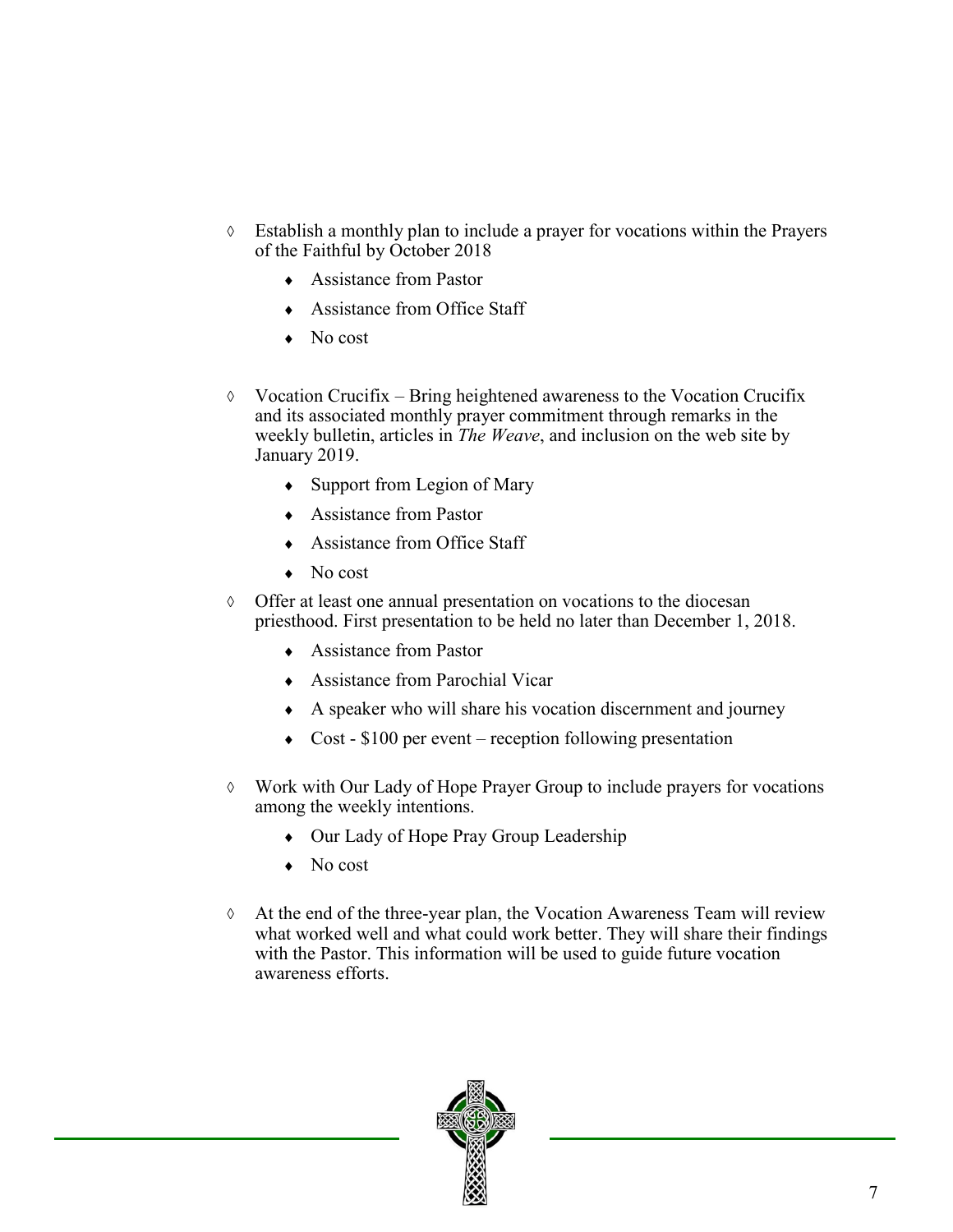# **Priority Two: Welcoming Environment**

**"**Come to me, all you who labor and are burdened, and I will give you rest."

Matthew 11:28

The Welcoming Environment provided through universal access will be attained through the construction of an interior elevator and handicap accessible restroom facilities.

**Smart Goal:** To welcome more people to worship and participate in community life through the provision of universal access to Saint Mary's Church that will result in 60 retained, new or returning parishioners by June 30, 2020.

- The Pastor and the Business Manager will become familiar with the *Policies and Procedures for Construction, Renovation, and Maintenance Efforts, for the Archdiocese of Boston*. They will work with the Archdiocese of Boston Facilities Management Department to make certain all procedures and guidelines are followed throughout the project.
- The Pastor will communicate with the appropriate Archdiocesan Departments (Facilities/Real Estate, Development and Chancellor) to involve their expertise and experience to proceed according to Roman Catholic Archdiocese of Boston (RCAB) policies, protocols and procedures by September 15, 2017.
- The Pastor will meet with the Parish Council to review and approve the goal by October 15, 2017.
- The Pastor and the Business Manager will meet with the Finance Council to discuss the financial feasibility of this goal. Preliminary cost estimate is \$800,000.00.
- If approved, the Pastor will hire a fundraiser by October 15, 2017, who will advise and conduct the capital campaign to achieve the goal.
- The Pastor, in consultation with the Chair of the Implementation Committee and the Business Manager, will select the Building Committee by November 1, 2017.
- The Pastor through the RCAB will select an architect by November 15, 2017.

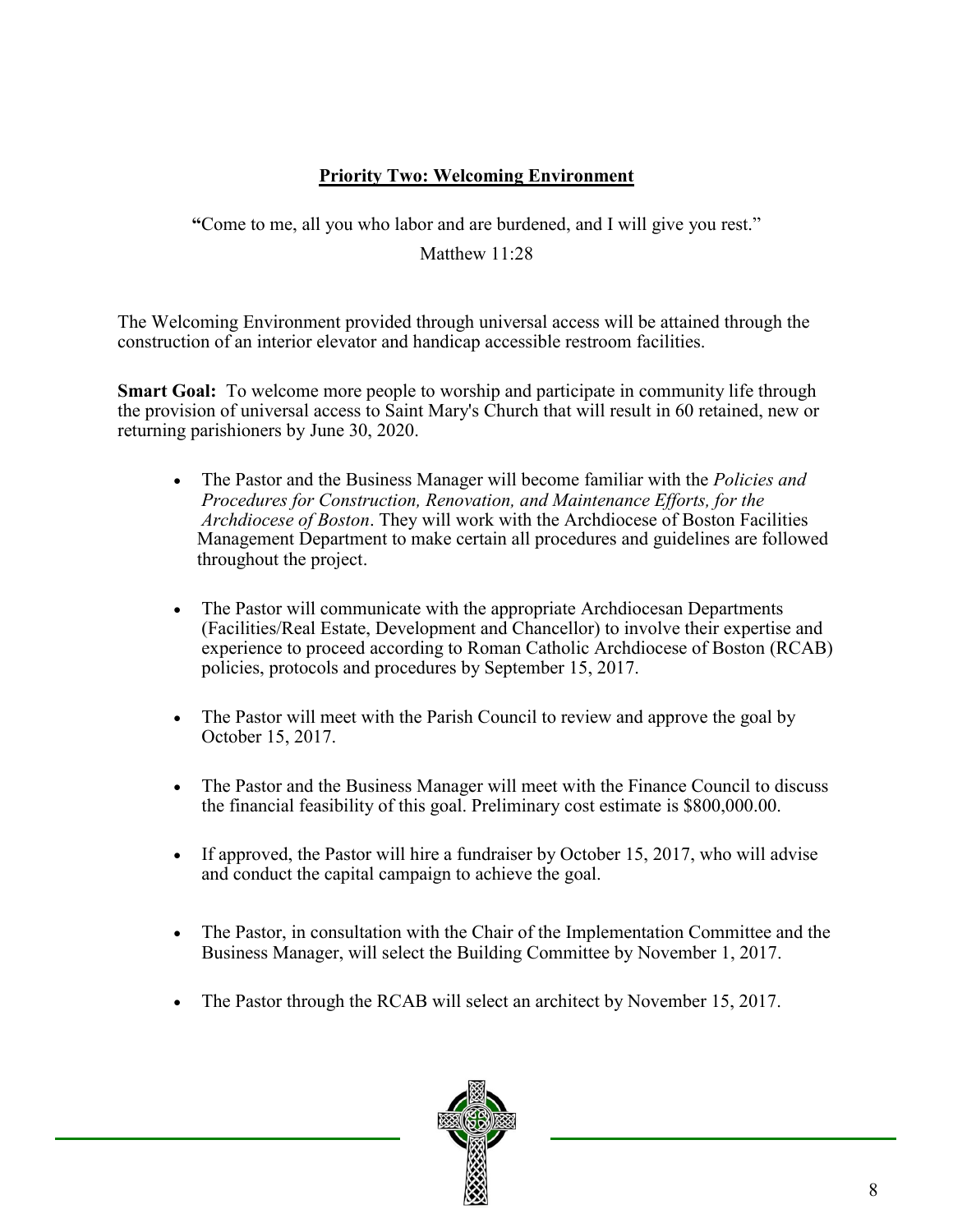- The project architect will meet with the Parish religious leadership and parishioners to listen to their comments regarding universal access by February 15, 2018. There will be one or two large meetings with an estimated cost of \$200.00. Additionally, parishioners will be able to share their comments via the parish website and/or email.
- The project architect will conduct a physical feasibility study by April 15, 2018, which will result in the best workable options. Each option will include the strengths and weaknesses of the design.
- The Pastor, by August 31, 2018, having consulted with the pastoral and professional staff and parishioners, and with the approval of the Parish Pastoral and Finance Counsels will:
	- $\Diamond$  Select the construction option to provide universal access.
	- $\Diamond$  Authorize the development of a capital campaign.
- The Pastor will take other steps necessary to realize the provision of universal access to Saint Mary Church and its facilities by April 30, 2019, including but not limited to:
	- $\Diamond$  Seeking bids for construction.
	- Monitoring construction.
	- $\Diamond$  Other related tasks associated with the implementation and accomplishment of the construction project.
- The Pastor, Pastoral and Professional Staff, Pastoral and Finance Councils, Building Committee, and members of the Saint Mary Parish family will reach out to affected populations to share the news of universal access and to invite them to worship at Saint Mary Parish.

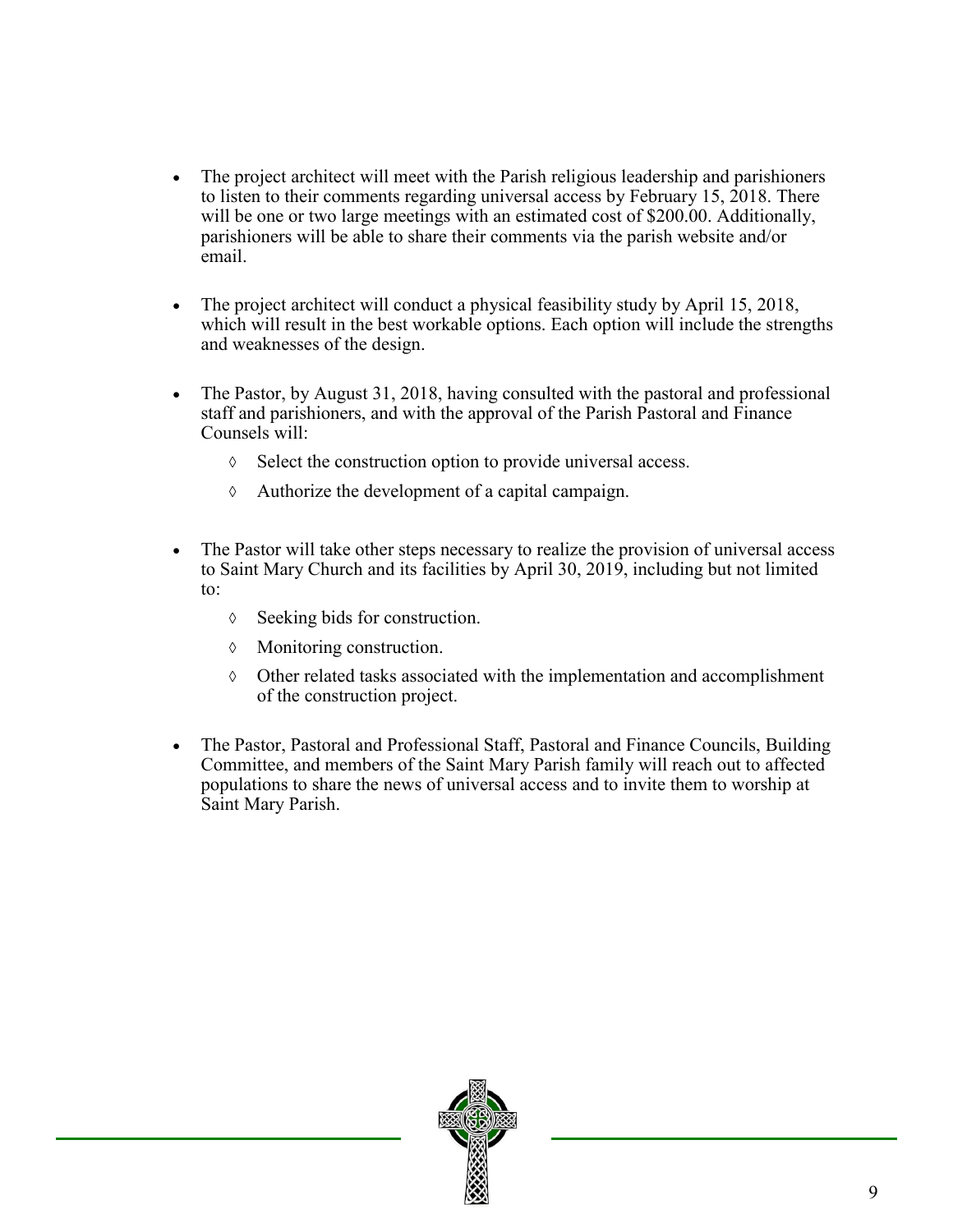## **Priority Three: Faith Formation**

"But grow in grace and in the knowledge of our Lord and savior Jesus Christ"

2 Peter 3:18

**Smart Goal:** Enroll at least 70 unique parishioners in a new, online adult faith formation program by June 30, 2020.

- The Pastor, with recommendations from the Pastoral Plan Implementation Committee, will appoint a Faith Formation Team, including an individual knowledgeable in information technology, no later than February 28, 2018.
- The Faith Formation Team will meet with religious and lay leaders of current faith formation programs to assess ongoing faith formation efforts within the parish and survey their desired contents of online faith formation program no later than April 30, 2018.
- The Faith Formation Team will research and evaluate online faith formation programs, and consider their compatibility with our current technology platform (i.e. our parish website) no later than September 30, 2018.
	- Business Manager
	- Technology
	- Web Site Committee
- The Faith Formation Team will rank the available online faith formation programs and share their final program recommendations with the Pastor no later than November 30, 2018.
- With the recommendation of the Pastoral/Ministerial Staff and the Finance Council, the Pastor will make the final decision no later than December 31, 2018.
- The Pastor, along with the Business Manager, will contract the online program vendor no later than January 31, 2019.
	- $\lozenge$  The annual cost is estimated to be less than \$5,000.

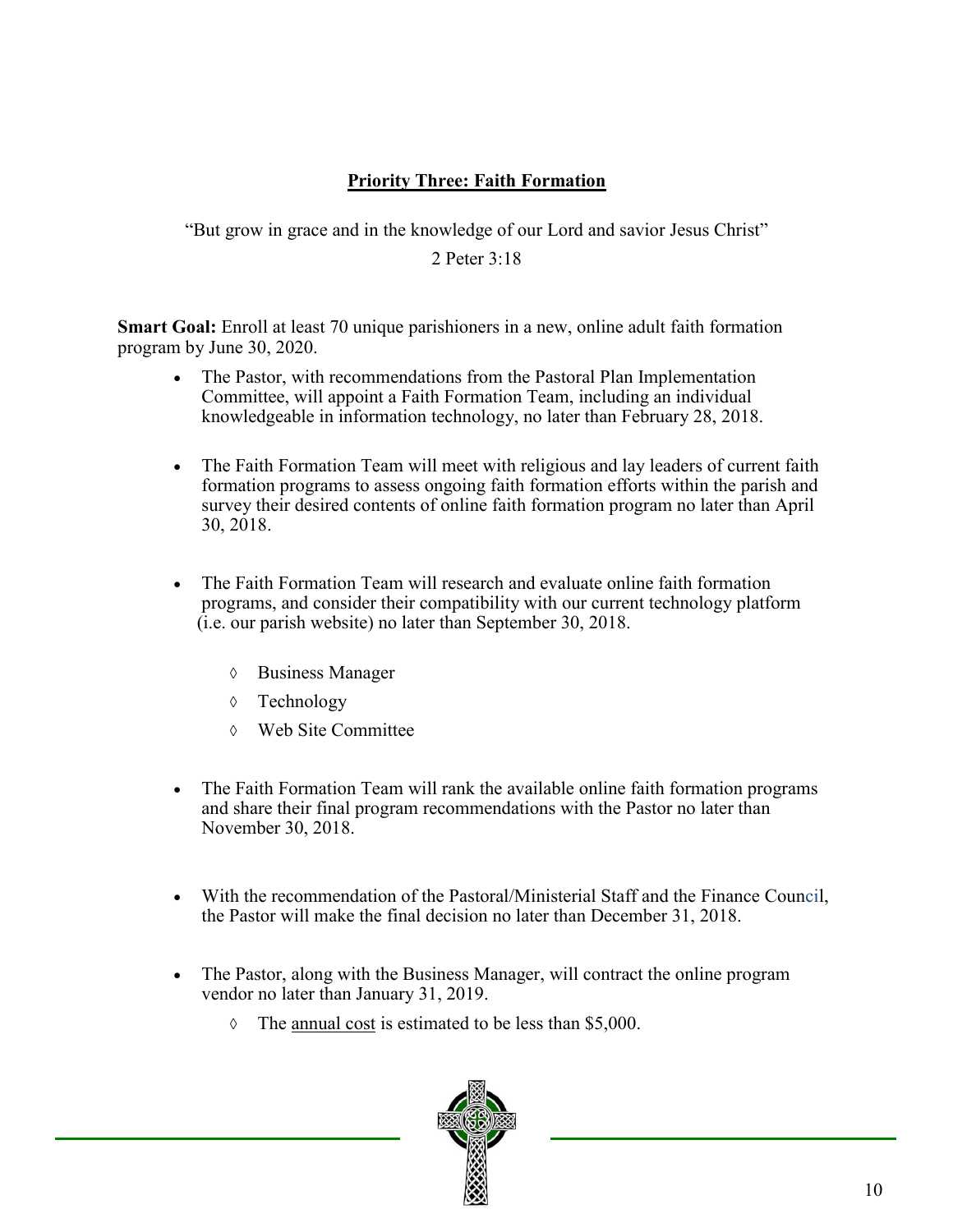- The Pastor will appoint the staff person who will implement, manage, and monitor the program no later than February 28, 2019.
- The Faith Formation Team will publicize the online faith formation program and encourage enrollment, no later than May 31, 2019.
	- Web Site Committee
	- Office Staff
- As part of publicity outreach, the Faith Formation Team will conduct information sessions to explain the online faith formation program and to generate interest in this initiative.
	- Cost: \$50 for coffee and water
- In concert with publicity outreach, the Faith Formation Team will research, develop, and implement annual activities/gatherings that support online learners and connect them, in a more immediate and personal way, to the Saint Mary Parish family and their Catholic faith.
	- Pastoral Council
	- Parish staff
	- Online participants (to be identified)
	- Cost: \$500 materials, food
- The Pastor, the Faith Formation Team, and the designated staff person will solicit feedback from the online faith formation program participants no later than September 30, 2019.
	- Business Manager
	- Web Site Committee
	- Office Staff
- If it is found that not enough parishioners provided feedback, the Faith Formation Team will have a second phase of publicity requesting feedback no later than November 30, 2019.
	- Business Manager
	- Web Site Committee
	- Office staff